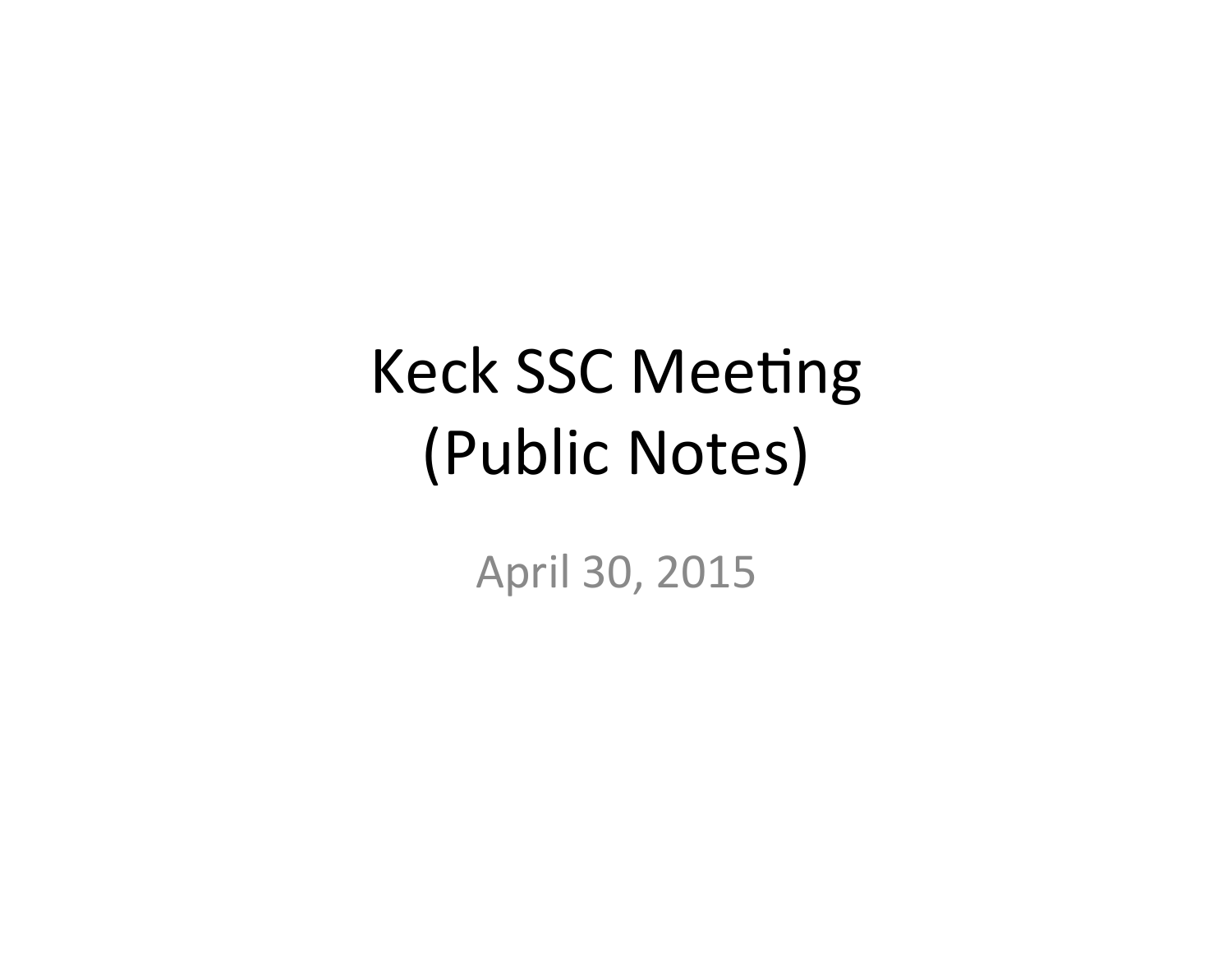## Observatory Report

- Actions requested at the last SSC meeting
	- $-$  Track engineering time usage
	- $-$  Establish budget contingency policy
	- $-$  Develop a full understanding of the implications of instances where human intervention at the summit is currently needed to restore observing operations
- Proposals
	- $-$  NSF/ATI proposal planned for NIRSPEC upgrade to carry out PRV using H-band laser comb or H/K band gas cells. Aiming for 10x improvement from 50m/s to 5m/s with goal of 1-2 m/s. Submission is contingent on success of currently being considered NSF/MRI for the basic detector upgrade.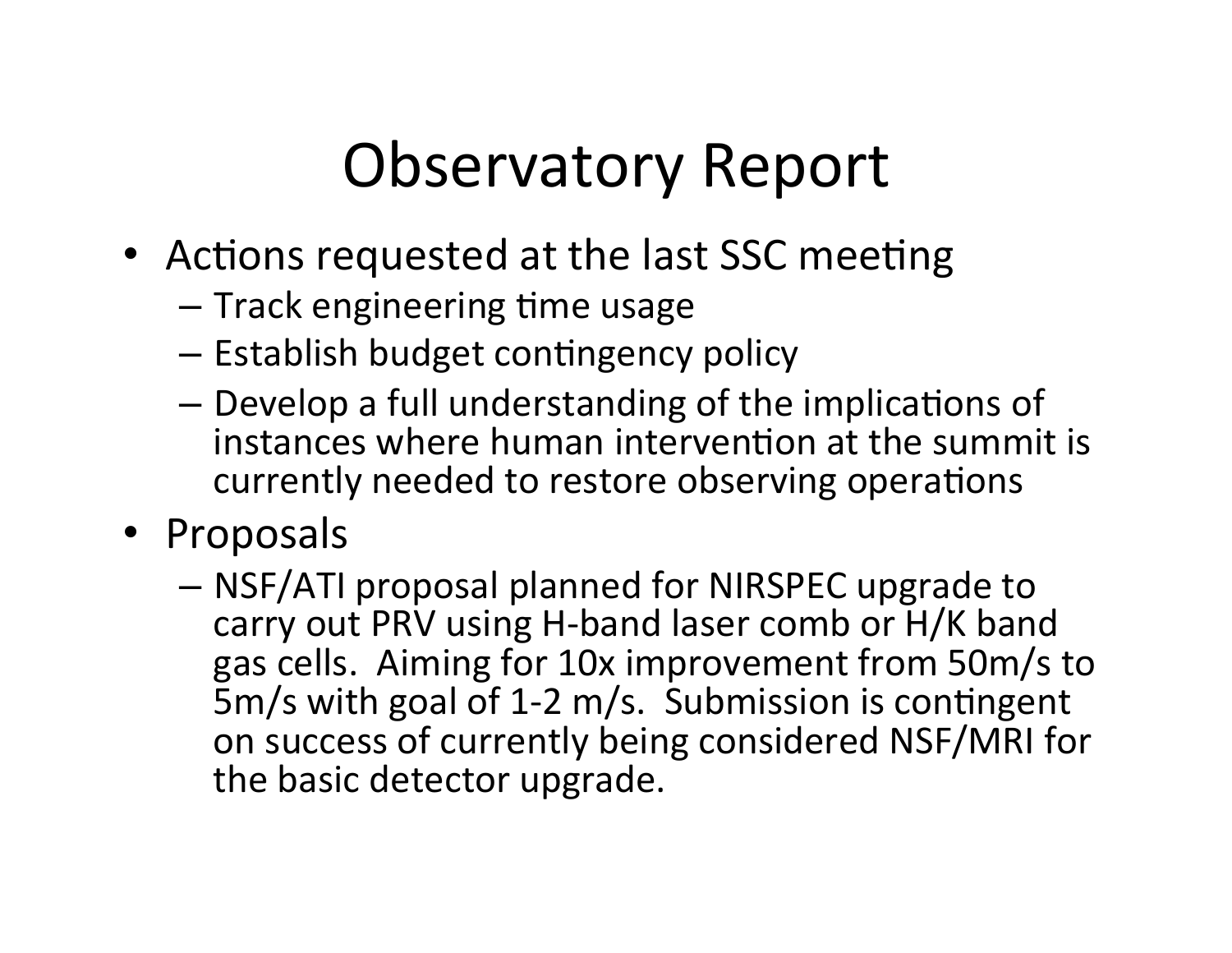# Observatory Report (Cont'd)

- Staffing
	- Chief Scientist interviews underway
	- SA group back to full strength with two new hires to arrive summer 2015
- NIRFS
	- focus and spectral format looks good
	- detector noise issues; 2-3 times expected read noise
		- Testing whether due to power supply
		- Problems with hot pixels or bias level settings
	- $-$  Have been working on this debugging for the last  $\sim$ 2 months
	- Shipping expected early July
	- Worst case mitigation is change from Leach controller to ASIC
	- Possible shared-risk science in 2015B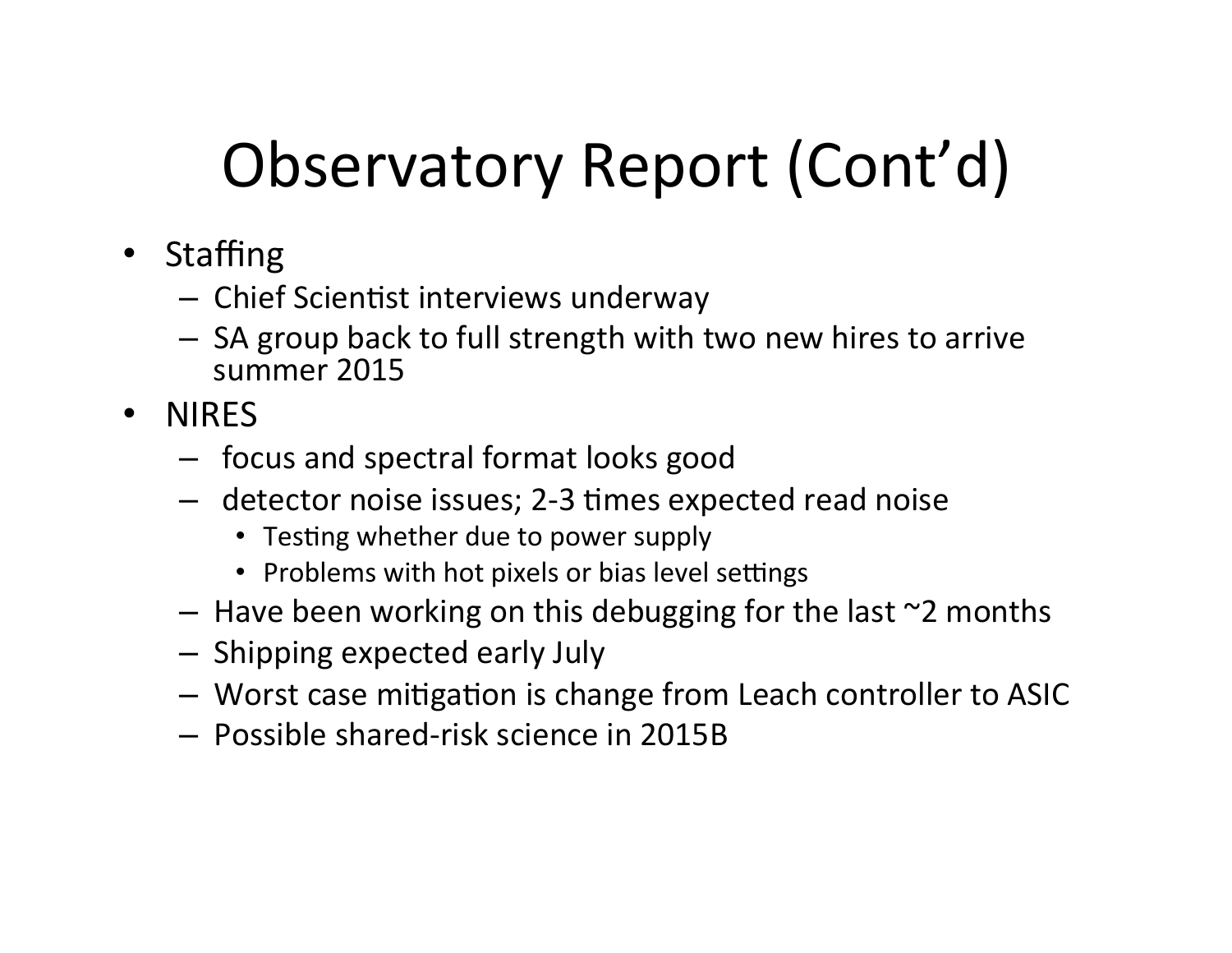# Observatory Report (Cont'd)

- Engineering time usage 2010A-2014B
	- $-2600$  hours
	- $-$  Weather loss 18%
	- $-$  Telescope 37% (68% of this is primary and exchange, with rest divided into pointing/tracking, magiq, tcsu)
	- Instruments 17% (in decreasing order MOSFIRE commissioning at 26%, OSIRIS at 24%, NIRC2 15%, NIRSPEC at 11%, LRIS, HIRES, DEIMOS, ESI)
	- AO development 17%
	- Interferometer 12%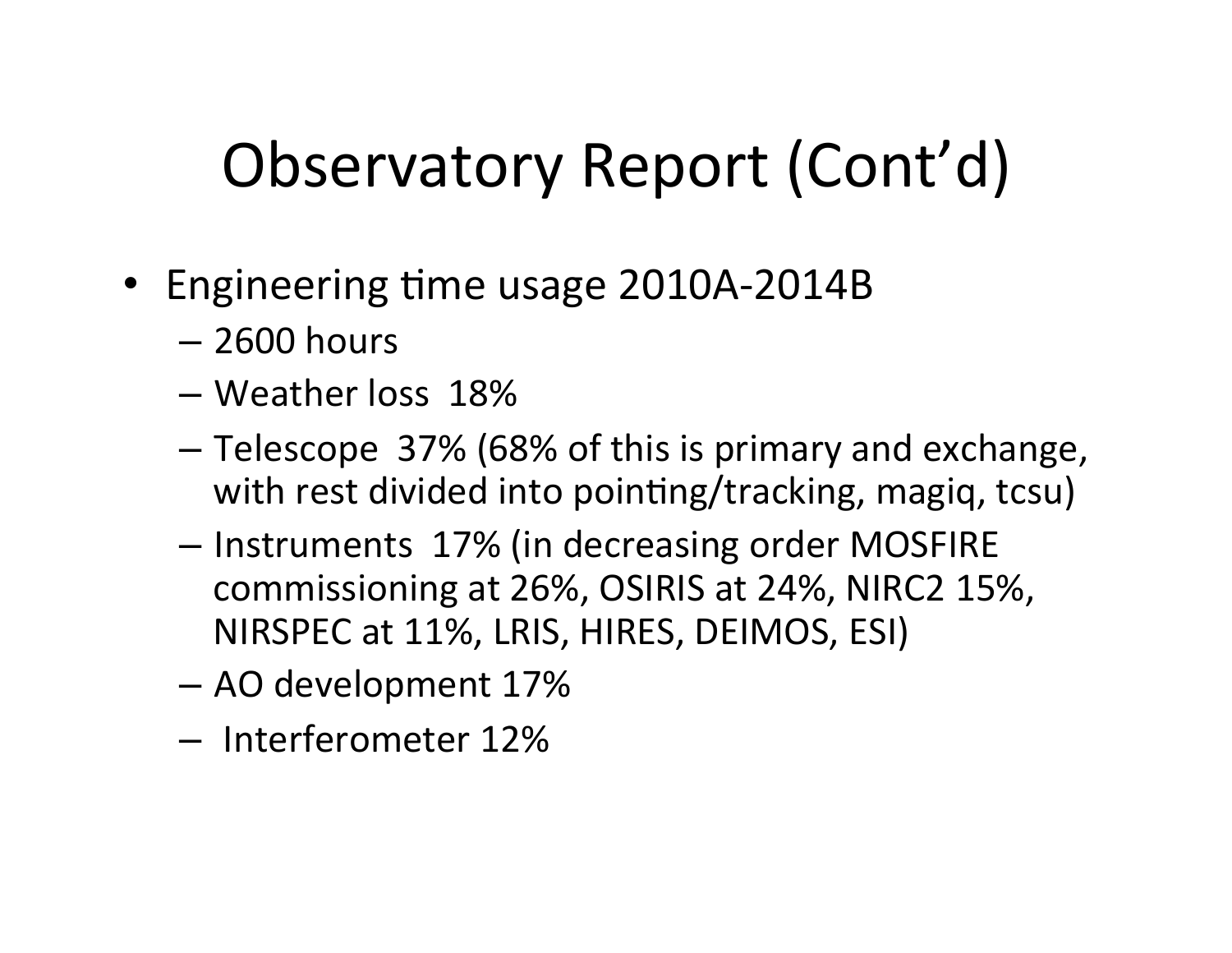## **FY16 Annual Plan**

- Drivers of current cost overrun
	- Obsolescence upgrade active control system communications h/w and s/w for primary mirror
- FY16 annual plan
	- Consistent with 5-year plan within \$500k
	- Proposals pending for NIRSPEC, PSF. SHREK efforts included in plan assume funding post SDR
	- Priorities for staff allocation (routine ops and segment repair at top, instrument upgrades towards bottom)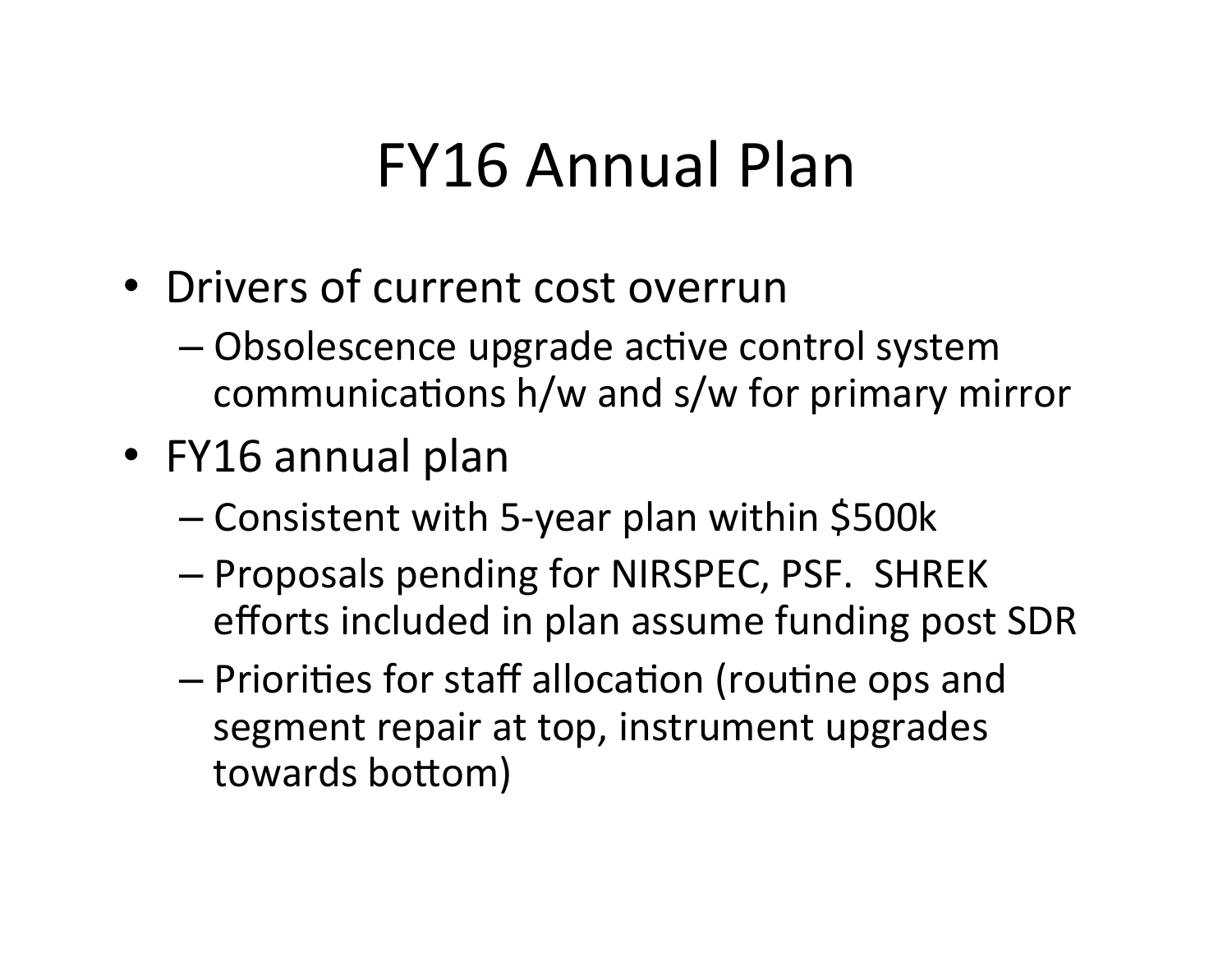## **FY16 Major Projects**

- NIRES%
- $\cdot$  KCWI-B
- $\cdot$  KCWI-R
- OSIRIS upgrades
- PSF Facility
- NIRSPEC upgrade
- $\cdot$  K2 laser
- Enhanced AO Tip/Tilt
- AO Perf. Optimization
- Concept studies
- **TCS Hazard Mitigation**
- ACS obsolescence upgr.
- PCS obsolescence upgr.
- Segment Repair
- Spare secondary
- Seismic study
- Cable wrap study
- Az. brake upgrade
- Unattended Night Ops
- Summit PV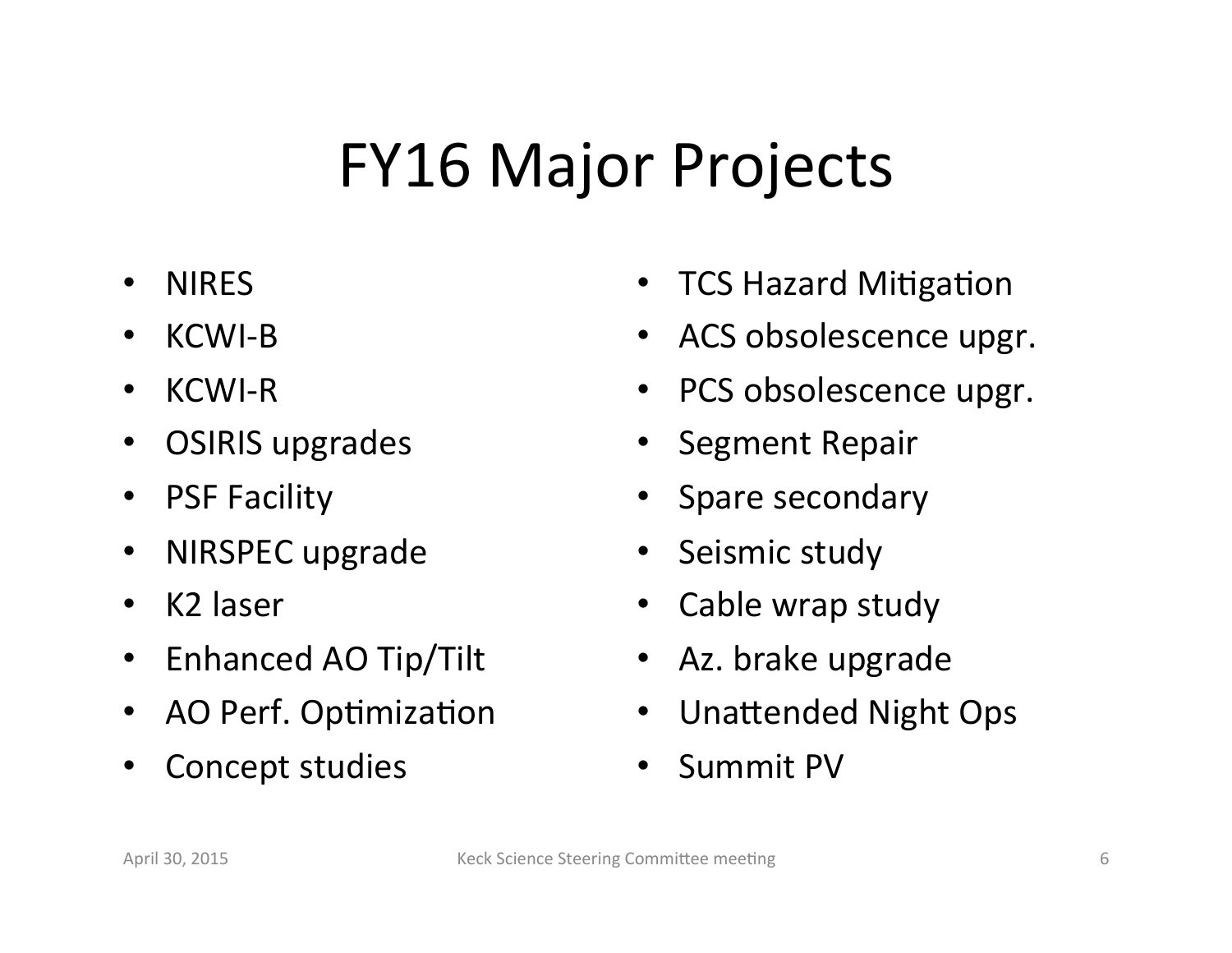## **SSC Questions about FY16 Planning**

- Funding structure for NGAO is evolving.
	- $-$  Expect information about private donor soon.
	- SSC (at March meeting) supported development of MSIP proposal concept.
	- Project should seek endorsement for MSIP proposal at June SSC meeting.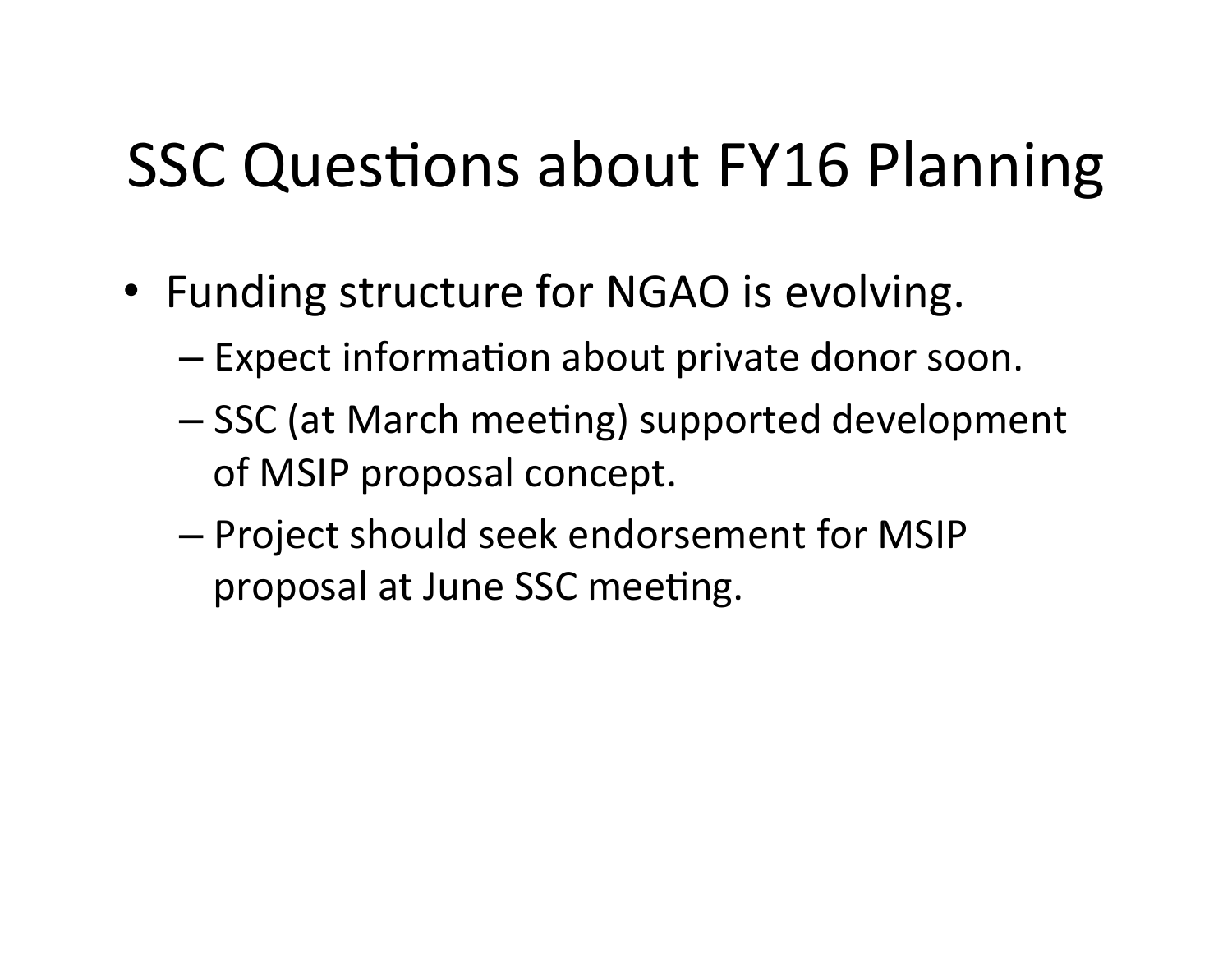### Use of Engineering Time

### **2010A-2014B Engineering Time: 2603 Hours%**

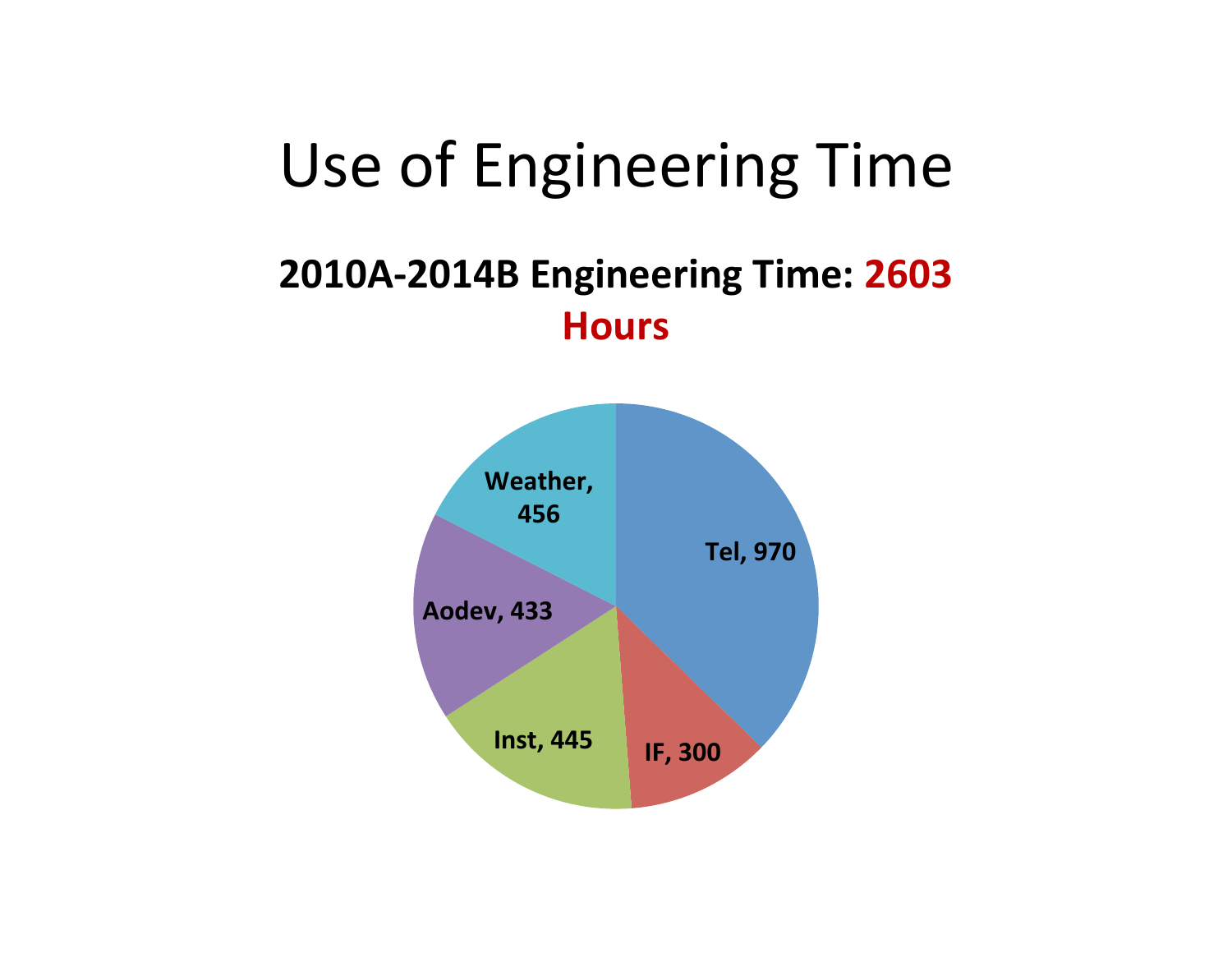#### **Engineering Year by Year (Wx = weather)**



April 30, 2015 Keck Science Steering Committee meeting Committee meering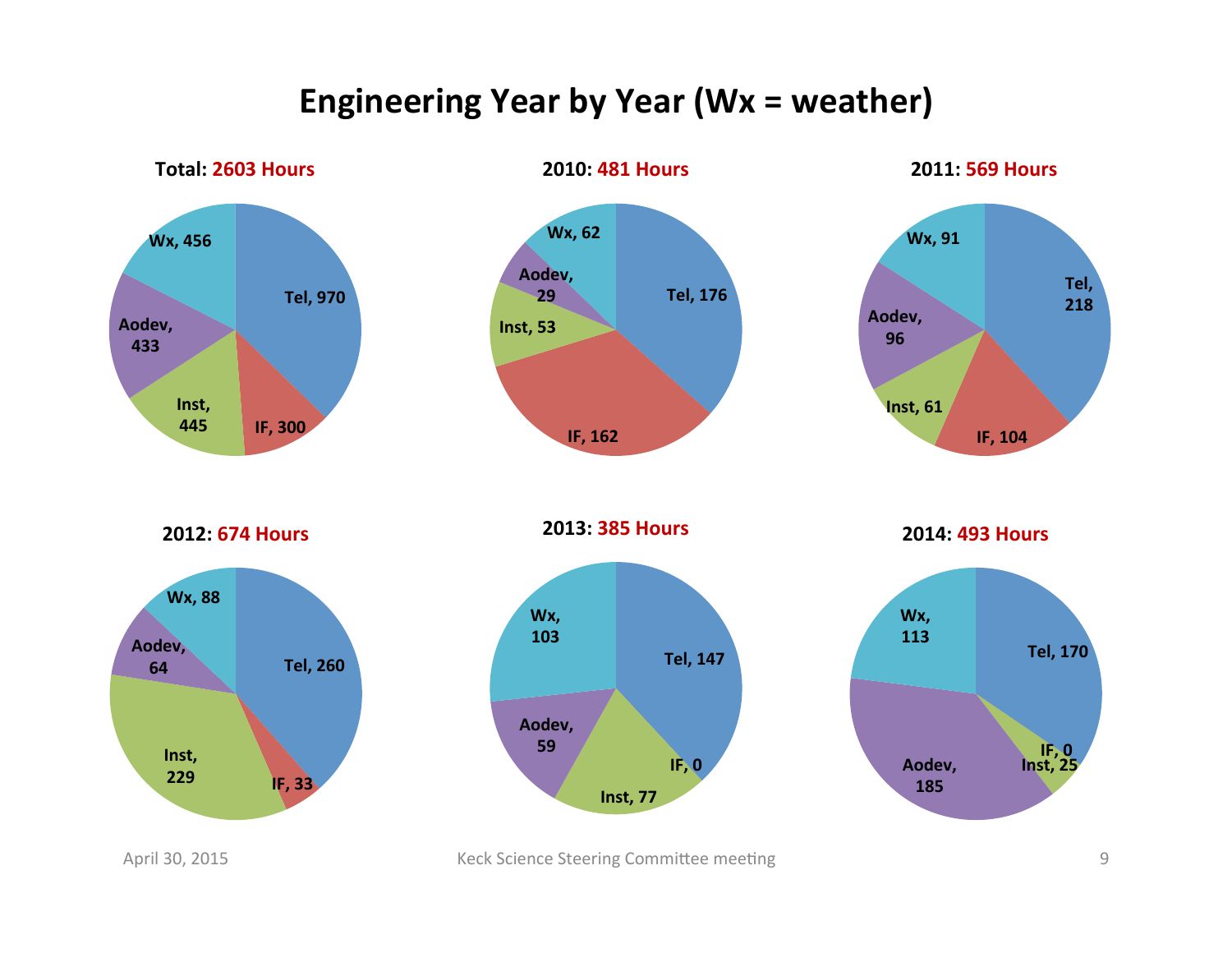### **5-year Telescope Engineering Breakout** (clear weather hours)

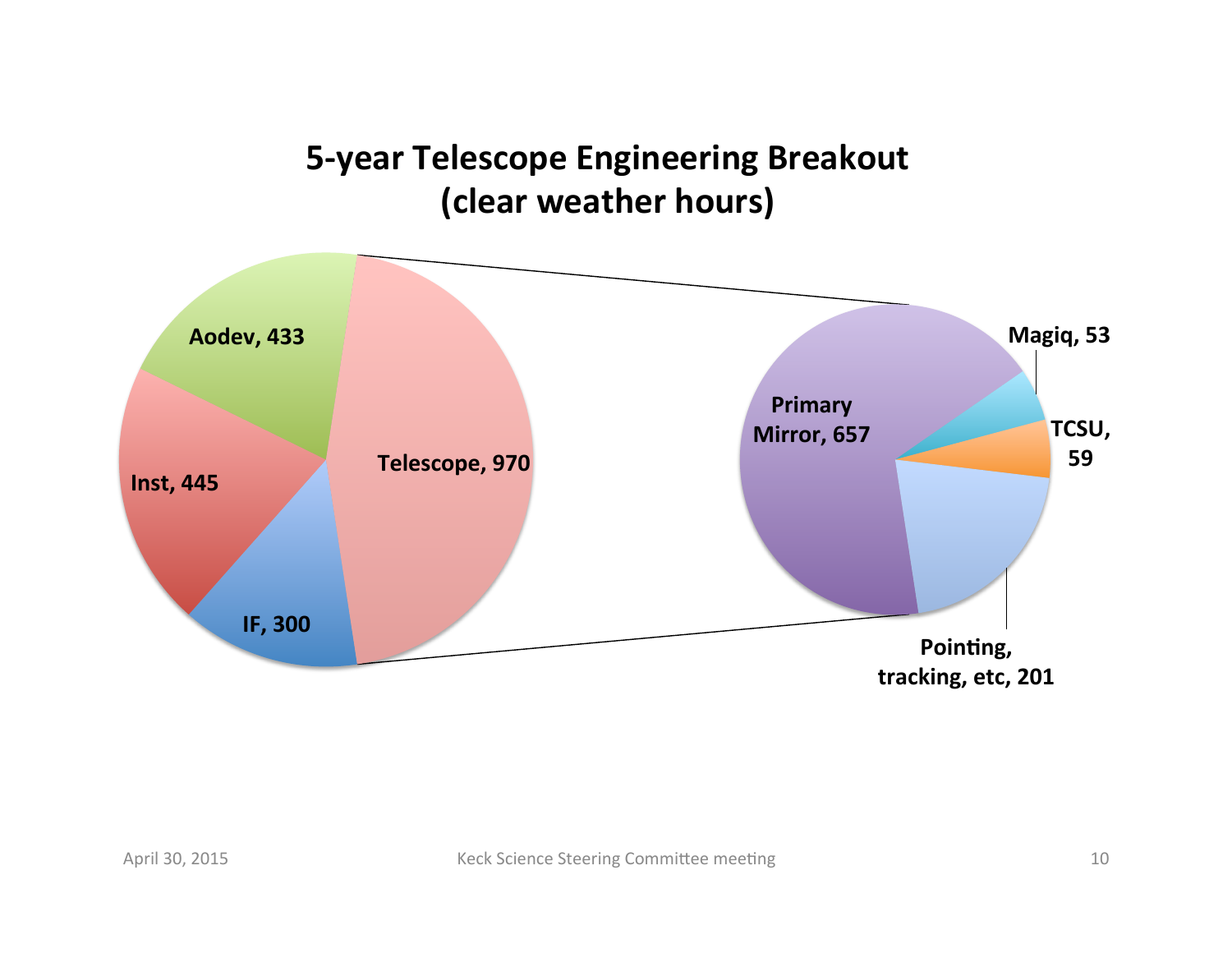### 5-year Instrument Engineering Breakout (clear weather hours)

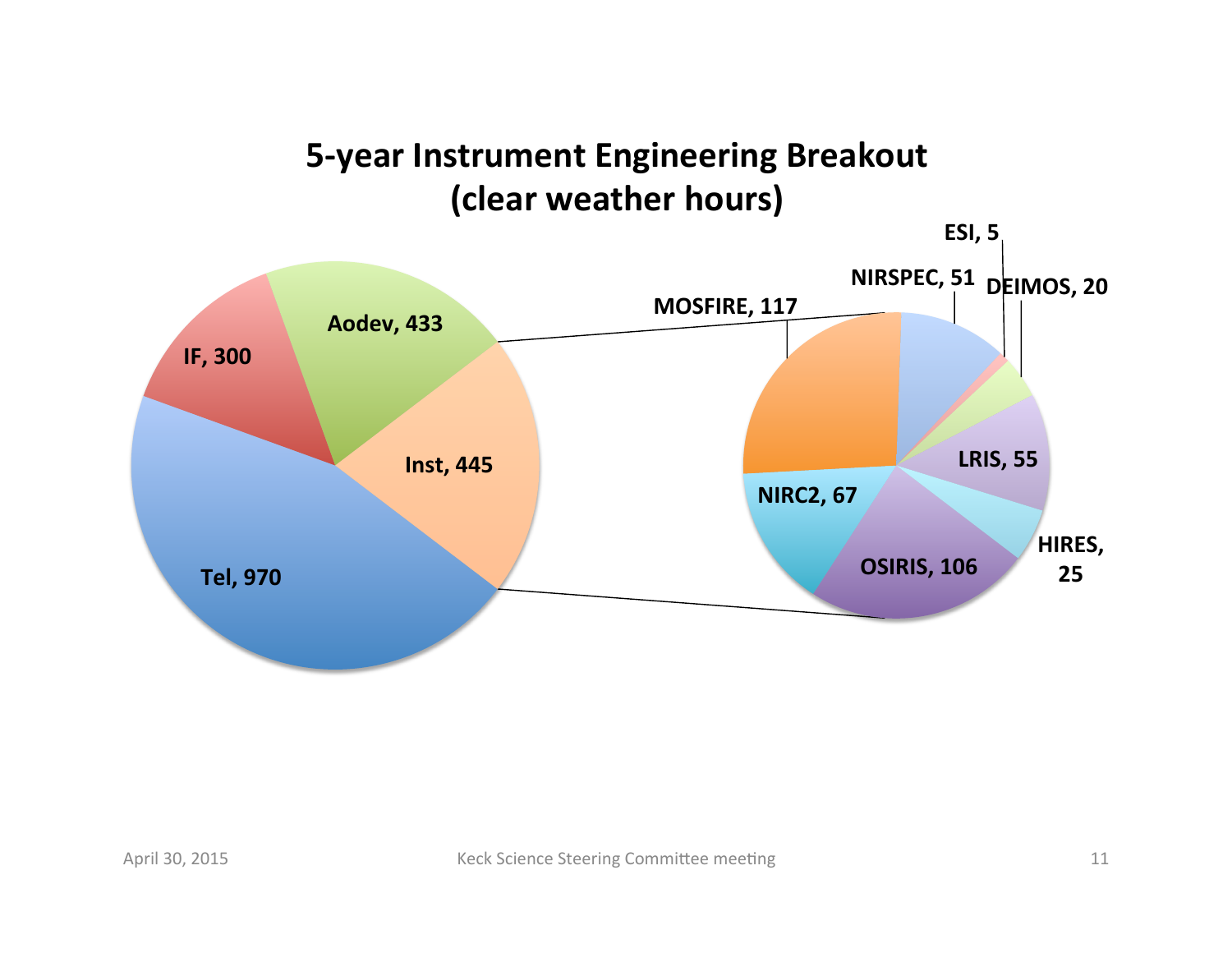### 5-year AO Development Breakout (clear weather hours)

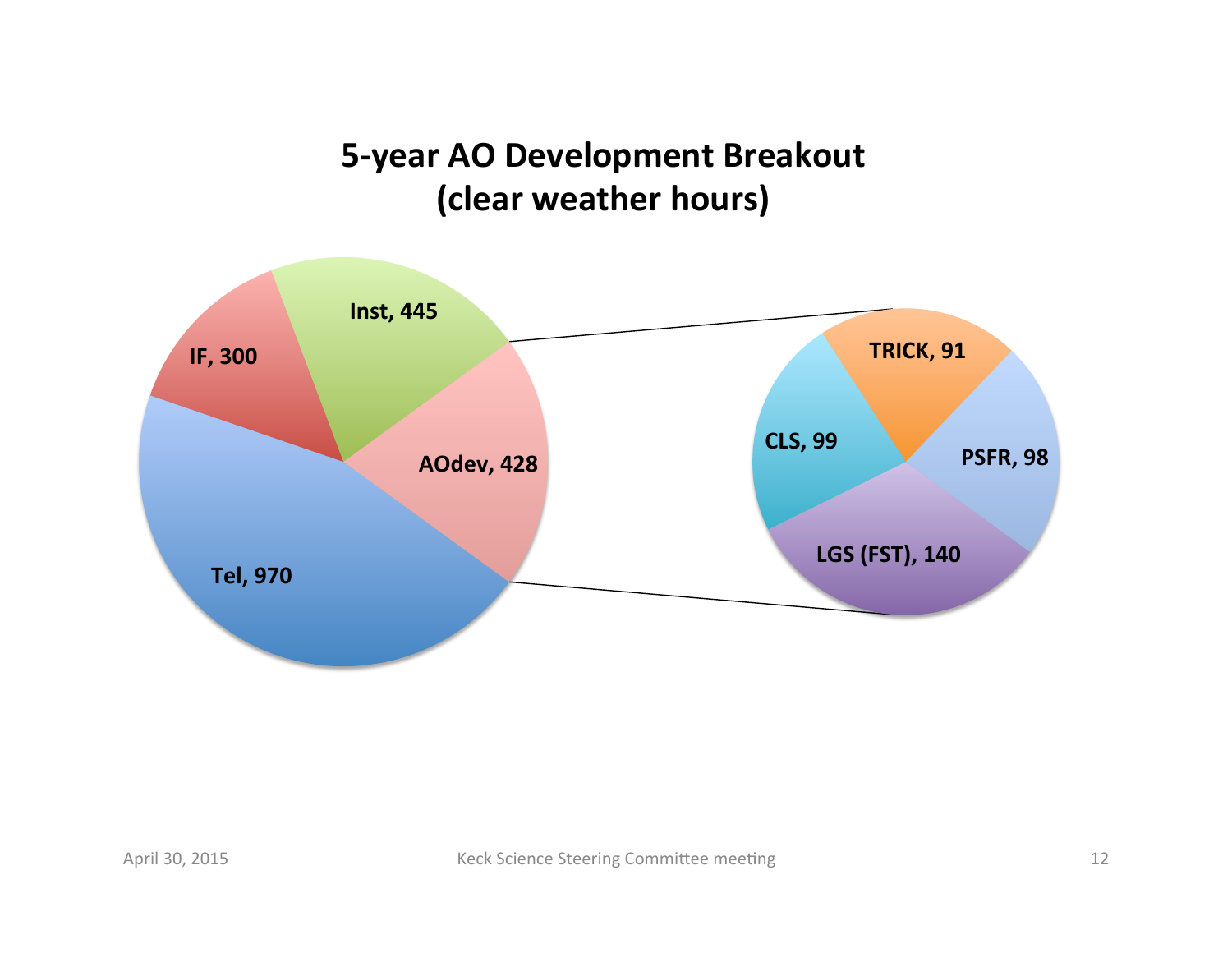## **Strategic Planning Process**

- Task Forces
	- Directors invited task force members
	- Awaiting announcement of task force leads
	- Chief Scientist is critical to keep process moving
- Subaru/Keck Workshop in Sendai
	- To explore future collaborations
	- $-$  Sep. 1-2, 2015
	- Participants have been invited
	- Organizing committee NAOJ, Subaru, WMKO, CIT, UCO